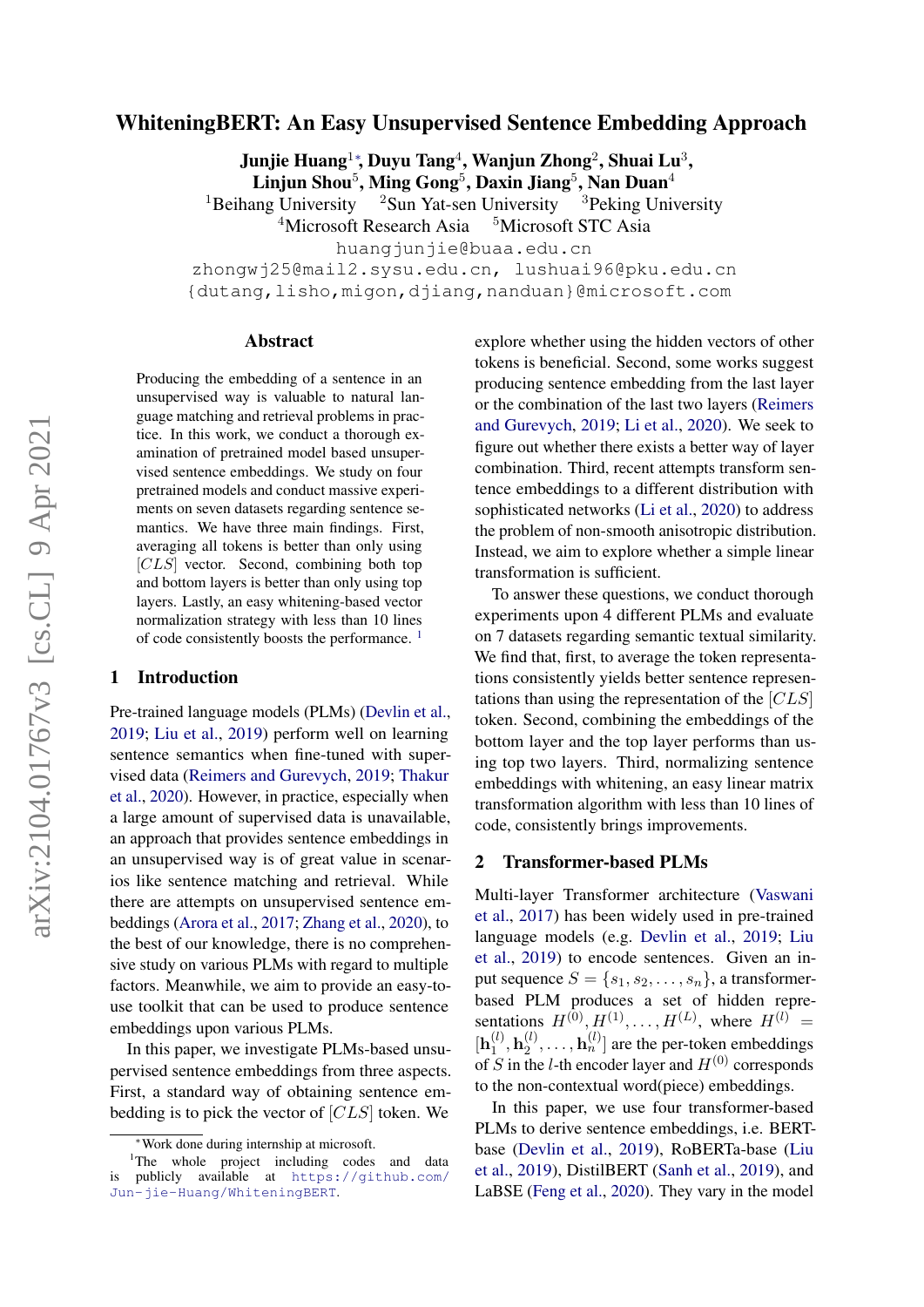architecture and pre-training objectives. Specifically, BERT-base, RoBERTa-base, and LaBSE follow an architecture of twelve layers of transformers but DistilBERT only contains six layers. Additionally, LaBSE is pre-trained with a unique translation ranking task which forces the sentence embeddings of a parallel sentence pair to be closer, while the other three PLMs do not include such a pre-training task for sentence embeddings.

# 3 WhiteningBERT

In this section, we introduce how to derive sentence embeddings s from PLMs following the three strategies below.

### <span id="page-1-0"></span>3.1 [CLS] Token v.s. Average Tokens

Taking the last layer of token representations as an example, we compare the following two methods to obtain sentence embeddings: (1) using the vector of [CLS] token which is the first token of the sentence, i.e.,  $\mathbf{s} = \mathbf{s}^L = \mathbf{h}_1^L$ ; (2) averaging the vectors of all tokens in the sentence, including the [CLS] token, i.e.,  $\mathbf{s} = \mathbf{s}^L = \frac{1}{n}$  $\frac{1}{n} \sum_{i=1}^{N} \mathbf{h}_i^L$ .

# 3.2 Layer Combination

Most works only take the last layer to derive sentence embeddings, while rarely explore which layer of semantic representations can help to derive a better sentence embedding. Here we explore how to best combine layers of embeddings to obtain sentence embeddings. Specifically, we can first compute the vector representation of each layer following Section [3.1.](#page-1-0) Then we perform layer combinations as  $\mathbf{s} = \sum_l \mathbf{s}^l$  to acquire sentence embedding. For example, for the combination of L1+L12 with two layers, we obtain sentence embeddings by adding up the vector representation of layer one and layer twelve, i.e.,  $s = \frac{1}{2}$  $\frac{1}{2}({\bf s}^{1}+{\bf s}^{12}).$ 

#### 3.3 Whitening

Whitening is a linear transformation that transforms a vector of random variables with a known covariance matrix into a new vector whose covariance is an identity matrix, and has been verified effective to improve the text representations in bilingual word embedding mapping [\(Artetxe et al.,](#page-4-3) [2018\)](#page-4-3) and image retrieval [\(Jégou and Chum,](#page-4-4) [2012\)](#page-4-4).

In our work, we explore to address the problem of non-smooth anisotropic distribution [\(Li et al.,](#page-5-4) [2020\)](#page-5-4) by a simple linear transformation method called whitening. Specifically, given a set of embeddings of N sentences  $\mathbf{E} = \{s_1, \ldots, s_N\} \in$ 

 $\mathbb{R}^{N \times d}$ , where d is the dimension of the embedding, we transform E linearly as in Eq. [1](#page-1-1) such that  $\hat{\mathbf{E}} \in \mathbb{R}^{N \times d}$  is the whitened sentence embeddings,

<span id="page-1-1"></span>
$$
\hat{\mathbf{E}} = (\mathbf{E} - m)UD^{-\frac{1}{2}},\tag{1}
$$

where  $m \in \mathbb{R}^d$  is the mean vector of **E**, *D* is a diagonal matrix with the eigenvalues of the covariance matrix  $Cov(\mathbf{E}) = (\mathbf{E} - m)^T (\mathbf{E} - m) \in \mathbb{R}^{d \times d}$ and  $U$  is the corresponding orthogonal matrix of eigenvectors, satisfying  $Cov(\mathbf{E}) = UDU^{T}$ .

#### 4 Experiment

We evaluate sentence embeddings on the task of unsupervised semantic textual similarity. We show experimental results and report the best way to derive unsupervised sentence embedding from PLMs.

#### 4.1 Experiment Settings

Task and Datasets The task of unsupervised semantic textual similarity (STS) aims to predict the similarity of two sentences without direct supervision. We experiment on seven STS datasets, namely the STS-Benchmark (STS-B) [\(Cer et al.,](#page-4-5) [2017\)](#page-4-5), the SICK-Relatedness [\(Marelli et al.,](#page-5-7) [2014\)](#page-5-7), and the STS tasks 2012-2016 [\(Agirre et al.,](#page-4-6) [2012,](#page-4-6) [2013,](#page-4-7) [2014,](#page-4-8) [2015,](#page-4-9) [2016\)](#page-4-10). These datasets consist of sentence pairs with labeled semantic similarity scores ranging from 0 to 5.

Evaluation Procedure Following the procedures in previous works like SBERT [\(Reimers and](#page-5-1) [Gurevych,](#page-5-1) [2019\)](#page-5-1), we first derive sentence embeddings for each sentence pair and compute the cosine similarity score of the embeddings as the predicted similarity. Then we calculate the Spearman's rank correlation coefficient between the predicted similarity and gold standard similarity scores as the evaluation metric. We average the Spearman's coefficients among the seven datasets as the final correlation score.

Baseline Methods We compare our methods with five representative unsupervised sentence embedding models, including average GloVe embedding [\(Pennington et al.,](#page-5-8) [2014\)](#page-5-8), SIF [\(Arora et al.,](#page-4-1) [2017\)](#page-4-1) , IS-BERT [\(Zhang et al.,](#page-5-3) [2020\)](#page-5-3) and BERTflow [\(Li et al.,](#page-5-4) [2020\)](#page-5-4), SBERT-WK with BERT [\(Wang and Kuo,](#page-5-9) [2020\)](#page-5-9).

#### 4.2 Overall Results

Table [1](#page-2-0) shows the overall performance of sentence embeddings with different models and settings. We can observe that: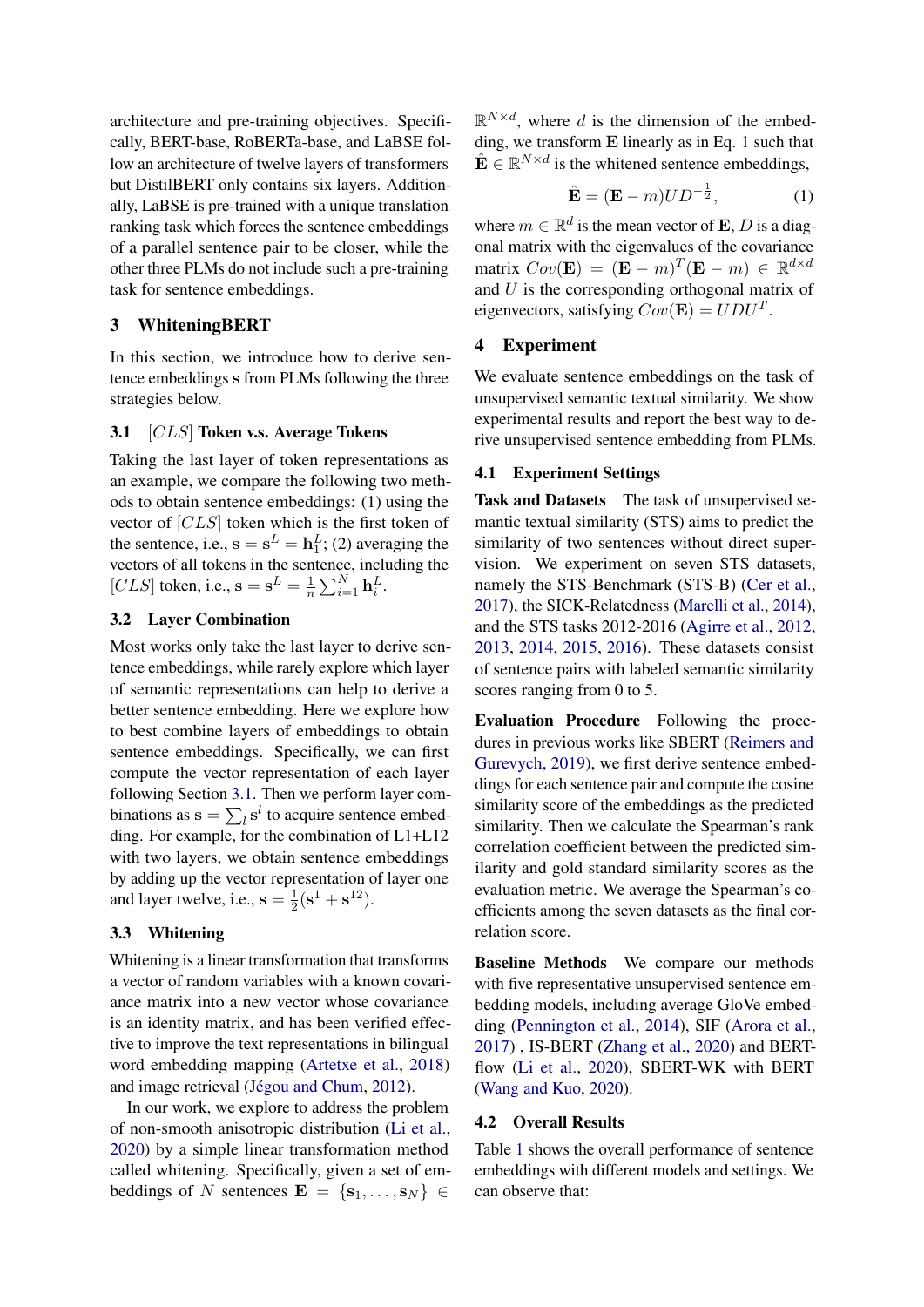<span id="page-2-0"></span>

| Models                                   | <b>STSB</b> | <b>SICK</b> | <b>STS-12</b> | $STS-13$ | <b>STS-14</b> | $STS-15$ | STS-16 | Avg.  |
|------------------------------------------|-------------|-------------|---------------|----------|---------------|----------|--------|-------|
| <b>Baselines</b>                         |             |             |               |          |               |          |        |       |
| Avg. GloVe (Reimers and Gurevych, 2019)  | 58.02       | 53.76       | 55.14         | 70.66    | 59.73         | 68.25    | 63.66  | 61.32 |
| SIF (GloVe+WR) (Arora et al., 2017)      |             |             | 56.20         | 56.60    | 68.50         | 71.70    |        | 63.25 |
| IS-BERT-NLI (Zhang et al., 2020)         | 69.21       | 64.25       | 56.77         | 69.24    | 61.21         | 75.23    | 70.16  | 66.58 |
| BERT-flow (NLI) (Li et al., 2020)        | 58.56       | 65.44       | 59.54         | 64.69    | 64.66         | 72.92    | 71.84  | 65.38 |
| SBERT WK (BERT) (Wang and Kuo, 2020)     | 16.07       | 41.54       | 26.66         | 14.74    | 24.32         | 28.84    | 34.37  | 26.65 |
| WhiteningBERT (PLM=BERT-base)            |             |             |               |          |               |          |        |       |
| token=CLS, layer=L12, whitening=F        | 20.29       | 42.42       | 32.50         | 23.99    | 28.50         | 35.51    | 51.08  | 33.47 |
| token=AVG, layer=L12, whitening=F        | 47.29       | 58.22       | 50.08         | 52.91    | 54.91         | 63.37    | 64.94  | 55.96 |
| token=AVG, layer=L1, whitening=F         | 58.15       | 61.78       | 58.71         | 58.21    | 62.51         | 68.86    | 67.38  | 62.23 |
| token=AVG, layer=L1+L12, whitening=F     | 59.05       | 63.75       | 57.72         | 58.38    | 61.97         | 70.28    | 69.63  | 62.97 |
| token=AVG, layer=L1+L12, whitening=T     | 68.68       | 60.28       | 61.94         | 68.47    | 67.31         | 74.82    | 72.82  | 67.76 |
| WhiteningBERT (PLM=RoBERTa-base)         |             |             |               |          |               |          |        |       |
| token=CLS, layer=L12, whitening=F        | 38.80       | 61.89       | 45.38         | 36.25    | 47.99         | 53.94    | 59.48  | 49.10 |
| token=AVG, layer=L12, whitening=F        | 55.43       | 62.03       | 53.80         | 46.55    | 56.61         | 64.97    | 63.61  | 57.57 |
| token=AVG, layer=L1, whitening=F         | 51.85       | 57.87       | 56.70         | 48.03    | 57.08         | 62.83    | 57.64  | 56.00 |
| token=AVG, layer=L1+L12, whitening=F     | 57.54       | 60.75       | 58.56         | 50.37    | 59.62         | 66.64    | 63.21  | 59.53 |
| token=AVG, layer=L1+L12, whitening=T     | 69.43       | 59.56       | 62.46         | 66.29    | 68.44         | 74.89    | 72.94  | 67.72 |
| WhiteningBERT (PLM=DistilBERT)           |             |             |               |          |               |          |        |       |
| token=CLS, layer=L6, whitening=F         | 30.96       | 47.73       | 40.91         | 31.30    | 39.49         | 40.64    | 57.96  | 41.29 |
| token=AVG, layer=L6, whitening=F         | 57.17       | 63.53       | 56.16         | 59.83    | 60.42         | 67.81    | 69.01  | 61.99 |
| $token = AVG$ , layer=L1, whitening= $F$ | 55.35       | 61.34       | 57.57         | 53.79    | 60.55         | 67.06    | 63.60  | 59.89 |
| token=AVG, layer=L1+L6, whitening=F      | 61.45       | 63.84       | 59.67         | 59.50    | 63.54         | 70.95    | 69.90  | 64.12 |
| token=AVG, layer=L1+L6, whitening=T      | 70.37       | 58.31       | 62.09         | 68.78    | 68.99         | 75.06    | 74.52  | 68.30 |
| WhiteningBERT (PLM=LaBSE)                |             |             |               |          |               |          |        |       |
| token=CLS, layer=L12, whitening=F        | 67.18       | 69.43       | 66.99         | 61.26    | 68.36         | 77.13    | 73.10  | 69.06 |
| token=AVG, layer=L12, whitening=F        | 71.02       | 68.36       | 67.81         | 63.94    | 70.56         | 77.93    | 75.07  | 70.67 |
| token=AVG, layer=L1, whitening=F         | 53.70       | 55.25       | 54.81         | 44.62    | 56.97         | 60.30    | 54.57  | 54.32 |
| token=AVG, layer=L1+L12, whitening=F     | 72.56       | 68.36       | 68.30         | 65.75    | 71.41         | 78.90    | 75.68  | 71.56 |
| token=AVG, layer=L1+L12, whitening=T     | 73.32       | 63.27       | 68.45         | 71.11    | 71.66         | 79.30    | 74.87  | 71.71 |

Table 1: Spearman's rank correlation coefficient ( $\rho \times 100$ ) between similarity scores assigned by sentence embeddings and humans. *token*=AVG or *token*=CLS denote using the average vectors of all tokens or only the [CLS] token. L1 or L12 (L6) means using the hidden vectors of layer one or the last layer. Since DistilBERT only contains six layers of transformers, we use L6 as the last layer. T and F denote applying whitening (T) or not (F).

(1) Averaging the token representations of the last layer to derive sentence embeddings performs better than only using [CLS] token in the last layer by a large margin, no matter which PLM we use, which indicates that single [CLS] token embedding does not convey enough semantic information as a sentence representation, despite it has been proved effective in a number of supervised classification tasks. This finding is also consistent with the results in [Reimers and Gurevych](#page-5-1) [\(2019\)](#page-5-1). Therefore, we suggest inducing sentence embeddings by averaging token representations.

(2) Adding up the token representations in layer one and the last layer to form the sentence embeddings performs better than separately using only one layer, regardless of the selection of the PLM. Since PLMs capture a rich hierarchy of linguistic information in different layers [\(Tenney et al.,](#page-5-10) [2019;](#page-5-10) [Jawahar et al.,](#page-4-11) [2019\)](#page-4-11), layer combination is capable

of fusing the semantic information in different layers and thus yields better performance. Therefore, we suggest summing up the last layer and layer one to perform layer combination and induce better sentence embeddings.

(3) Introducing the whitening strategy produce consistent improvement of sentence embeddings on STS tasks. This result indicates the effectiveness of the whitening strategy in deriving sentence embeddings. Among the four PLMs, LaBSE achieves the best STS performance while obtains the least performance enhancement after incorporating whitening strategy. We attribute it to the good intrinsic representation ability because LaBSE is pre-trained by a translation ranking task which improves the sentence embedding quality.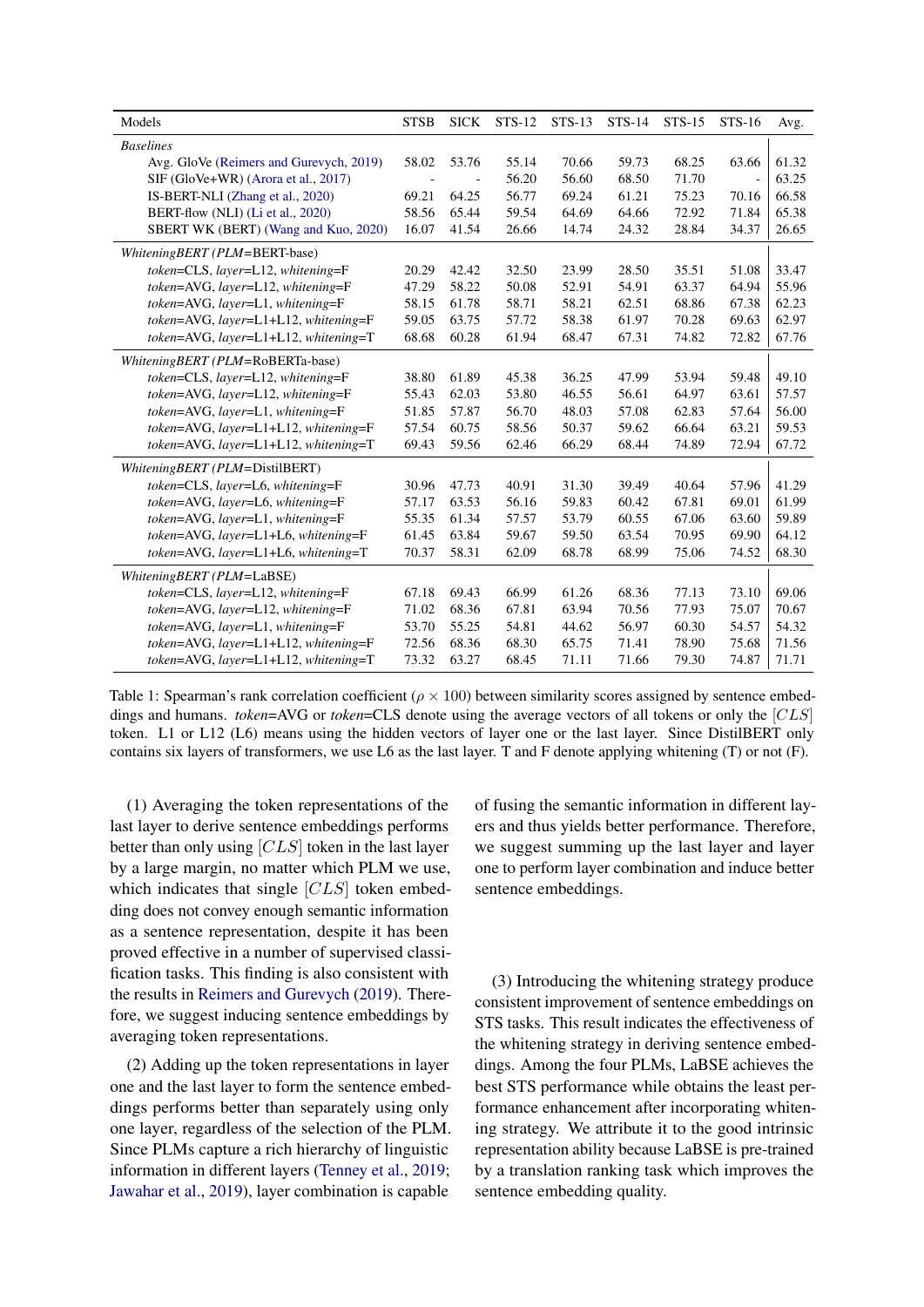<span id="page-3-0"></span>

Figure 1: Performance of sentence embeddings of two layers of combinations. X-axis and Y-axis denote the layer index. Each cell is the average correlation score of seven STS tasks of two specific layer combinations. The redder the cell is, the better performance the corresponding sentence embeddings achieve.

<span id="page-3-1"></span>

Figure 2: Maximum correlation scores of sentence embeddings from BERT-base with different numbers of combining layers. Combining three layers performs best than of other layer numbers. Especially the best combination is L1+L2+L12.

#### 4.3 Analysis of Layer Combination

To further investigate the effects of layer combination, we add up the token representations of different layers to induce sentence embeddings.

First, we explore whether adding up layer one and the last layer is consistently better than other combinations of two layers. Figure [1](#page-3-0) shows the performance of all two-layer combinations. We find that adding up the last layer and layer one do not necessarily achieve the best performance among all PLMs, but could be a satisfying choice for simplicity.

Second, we explore the effects of the number of layers to induce sentence embeddings. We evaluate on BERT-base and figure [2](#page-3-1) shows the maximum correlation score of each group of layer combinations. By increasing the number of layers, the maximum correlation score increases first but then drops. The best performance appears when the number of layers is three  $(L1+L2+L12)$ . This indicates that combining three layers is sufficient to yield good sentence representations and we do not need to incorporating more layers which is not only complex but also poorly performed.

# 5 Related works

Unsupervised sentence embeddings are mainly composed with pre-trained (contextual) word embeddings [\(Pennington et al.,](#page-5-8) [2014;](#page-5-8) [Devlin et al.,](#page-4-0) [2019\)](#page-4-0). Recent attempts can be divided into two categories, according to whether the pre-trained embeddings are further trained or not. For the former, some works leverage unlabelled natural language inference datasets to train a sentence encoder without direct supervision [\(Li et al.,](#page-5-4) [2020;](#page-5-4) [Zhang](#page-5-3) [et al.,](#page-5-3) [2020;](#page-5-3) [Mu and Viswanath,](#page-5-11) [2018\)](#page-5-11). For the latter, some works propose weighted average word embeddings based on word features [\(Arora et al.,](#page-4-1) [2017;](#page-4-1) [Ethayarajh,](#page-4-12) [2018;](#page-4-12) [Yang et al.,](#page-5-12) [2019;](#page-5-12) [Wang](#page-5-9) [and Kuo,](#page-5-9) [2020\)](#page-5-9). However, these approaches need further training or additional features, which limits the direct applications of sentence embeddings in real-world scenarios. Finally, we note that concurrent to this work, [Su et al.](#page-5-13) [\(2021\)](#page-5-13) also explored whitening sentence embedding, released to arXiv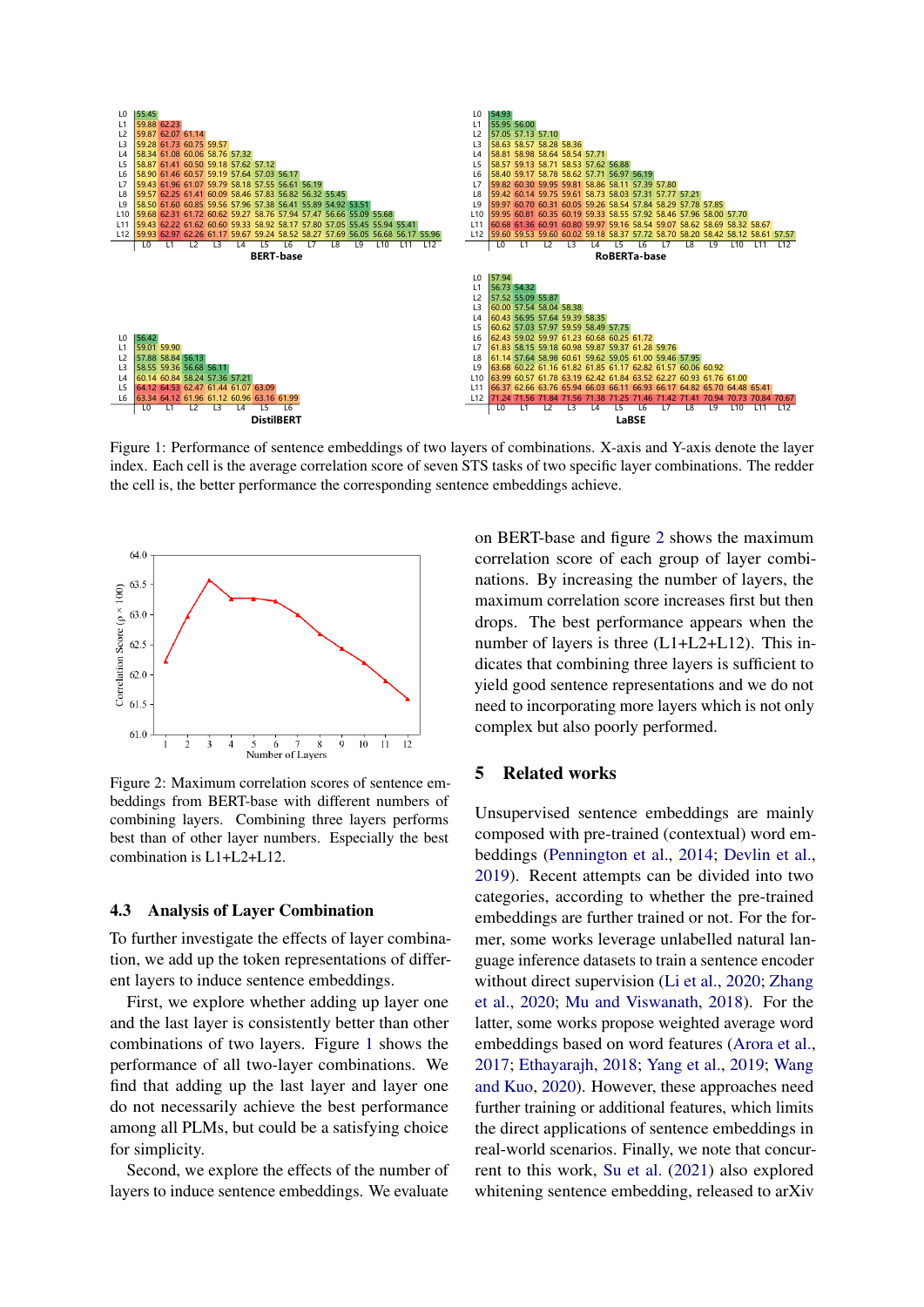one week before our paper.

# 6 Conclusion

In this paper, we explore different ways and find a simple and effective way to produce sentence embedding upon various PLMs. Through exhaustive experiments, we make three empirical conclusions here. First, averaging all token representations consistently induces better sentence representations than using the [CLS] token embedding. Second, combining the embeddings of the bottom layer and the top layer outperforms that using the top two layers. Third, normalizing sentence embeddings with a whitening algorithm consistently boosts the performance.

# References

- <span id="page-4-9"></span>Eneko Agirre, Carmen Banea, Claire Cardie, Daniel Matthew Cer, Mona T. Diab, A. Gonzalez-Agirre, Weiwei Guo, I. Lopez-Gazpio, M. Maritxalar, R. Mihalcea, German Rigau, L. Uria, and J. Wiebe. 2015. Semeval-2015 task 2: Semantic textual similarity, english, spanish and pilot on interpretability. In *SemEval@NAACL-HLT*.
- <span id="page-4-8"></span>Eneko Agirre, Carmen Banea, Claire Cardie, Daniel Matthew Cer, Mona T. Diab, A. Gonzalez-Agirre, Weiwei Guo, R. Mihalcea, German Rigau, and J. Wiebe. 2014. Semeval-2014 task 10: Multilingual semantic textual similarity. In *SemEval@COLING*.
- <span id="page-4-10"></span>Eneko Agirre, Carmen Banea, Daniel Matthew Cer, Mona T. Diab, A. Gonzalez-Agirre, R. Mihalcea, German Rigau, and J. Wiebe. 2016. Semeval-2016 task 1: Semantic textual similarity, monolingual and cross-lingual evaluation. In *SemEval@NAACL-HLT*.
- <span id="page-4-6"></span>Eneko Agirre, Daniel Matthew Cer, Mona T. Diab, and A. Gonzalez-Agirre. 2012. Semeval-2012 task 6: A pilot on semantic textual similarity. In *SemEval@NAACL-HLT*.
- <span id="page-4-7"></span>Eneko Agirre, Daniel Matthew Cer, Mona T. Diab, A. Gonzalez-Agirre, and Weiwei Guo. 2013. \*sem 2013 shared task: Semantic textual similarity. In *\*SEM@NAACL-HLT*.
- <span id="page-4-1"></span>Sanjeev Arora, Yingyu Liang, and Tengyu Ma. 2017. A simple but tough-to-beat baseline for sentence embeddings. In *ICLR*.
- <span id="page-4-3"></span>M. Artetxe, Gorka Labaka, and Eneko Agirre. 2018. Generalizing and improving bilingual word embedding mappings with a multi-step framework of linear transformations. In *AAAI*.
- <span id="page-4-18"></span>T. Brown, Benjamin Mann, Nick Ryder, Melanie Subbiah, Jared Kaplan, Prafulla Dhariwal, Arvind Neelakantan, Pranav Shyam, Girish Sastry, Amanda Askell, Sandhini Agarwal, Ariel Herbert-Voss, G. Krüger, T. Henighan, R. Child, A. Ramesh, Daniel M. Ziegler, Jeffrey Wu, Clemens Winter, Christopher Hesse, Mark Chen, E. Sigler, Mateusz Litwin, Scott Gray, Benjamin Chess, J. Clark, Christopher Berner, Sam McCandlish, A. Radford, Ilya Sutskever, and Dario Amodei. 2020. Language models are few-shot learners. *ArXiv*, abs/2005.14165.
- <span id="page-4-5"></span>Daniel Matthew Cer, Mona T. Diab, Eneko Agirre, I. Lopez-Gazpio, and Lucia Specia. 2017. Semeval-2017 task 1: Semantic textual similarity multilingual and crosslingual focused evaluation. In *SemEval@ACL*.
- <span id="page-4-16"></span>Arman Cohan, Sergey Feldman, Iz Beltagy, Doug Downey, and Daniel S. Weld. 2020. Specter: Document-level representation learning using citation-informed transformers. *ArXiv*, abs/2004.07180.
- <span id="page-4-0"></span>J. Devlin, Ming-Wei Chang, Kenton Lee, and Kristina Toutanova. 2019. Bert: Pre-training of deep bidirectional transformers for language understanding. In *NAACL-HLT*.
- <span id="page-4-12"></span>Kawin Ethayarajh. 2018. Unsupervised random walk sentence embeddings: A strong but simple baseline. In *Rep4NLP@ACL*.
- <span id="page-4-2"></span>Fangxiaoyu Feng, Yin-Fei Yang, Daniel Matthew Cer, N. Arivazhagan, and Wei Wang. 2020. Language-agnostic bert sentence embedding. *ArXiv*, abs/2007.01852.
- <span id="page-4-17"></span>Xiang Gao, Yizhe Zhang, Michel Galley, Chris Brockett, and B. Dolan. 2020. Dialogue response ranking training with large-scale human feedback data. In *EMNLP*.
- <span id="page-4-14"></span>Pengcheng He, Xiaodong Liu, Jianfeng Gao, and Weizhu Chen. 2020. Deberta: Decodingenhanced bert with disentangled attention. *ArXiv*, abs/2006.03654.
- <span id="page-4-15"></span>Forrest N. Iandola, Albert Eaton Shaw, R. Krishna, and K. Keutzer. 2020. Squeezebert: What can computer vision teach nlp about efficient neural networks? *ArXiv*, abs/2006.11316.
- <span id="page-4-11"></span>Ganesh Jawahar, Benoît Sagot, and Djamé Seddah. 2019. What does bert learn about the structure of language? In *ACL*.
- <span id="page-4-4"></span>H. Jégou and O. Chum. 2012. Negative evidences and co-occurences in image retrieval: The benefit of pca and whitening. In *ECCV*.
- <span id="page-4-13"></span>Mandar Joshi, Danqi Chen, Y. Liu, Daniel S. Weld, Luke Zettlemoyer, and Omer Levy. 2019. Spanbert: Improving pre-training by representing and predicting spans. *Transactions of the Association for Computational Linguistics*, 8:64–77.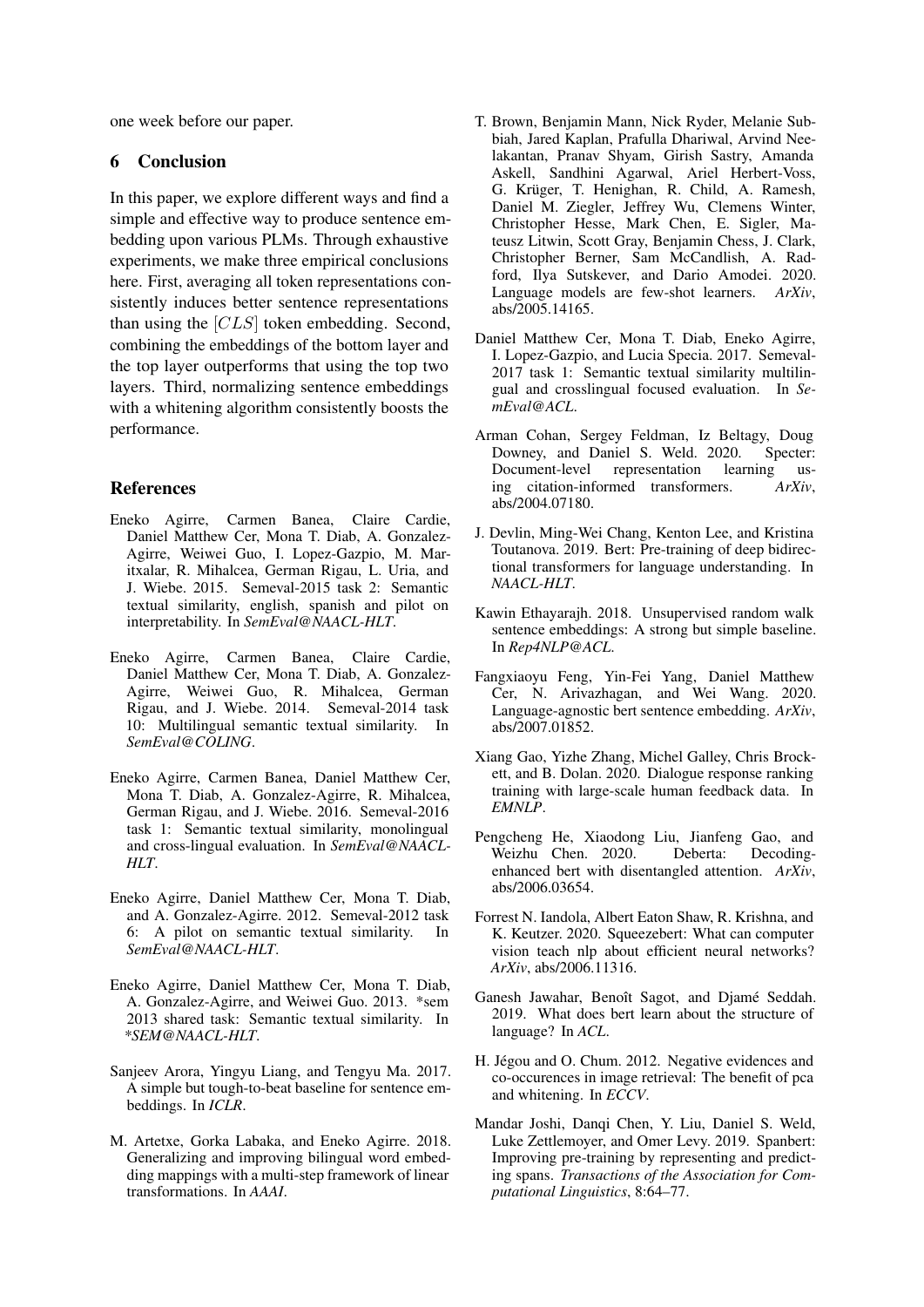- <span id="page-5-17"></span>Guillaume Lample and Alexis Conneau. 2019. Crosslingual language model pretraining. In *NeurIPS*.
- <span id="page-5-14"></span>Zhenzhong Lan, Mingda Chen, Sebastian Goodman, Kevin Gimpel, Piyush Sharma, and Radu Soricut. 2020. Albert: A lite bert for self-supervised learning of language representations. In *International Conference on Learning Representations*.
- <span id="page-5-4"></span>Bohan Li, Hao Zhou, Junxian He, Mingxuan Wang, Yiming Yang, and Lei Li. 2020. On the sentence embeddings from pre-trained language models. In *EMNLP*.
- <span id="page-5-0"></span>Y. Liu, Myle Ott, Naman Goyal, Jingfei Du, Mandar Joshi, Danqi Chen, Omer Levy, M. Lewis, Luke Zettlemoyer, and Veselin Stoyanov. 2019. Roberta: A robustly optimized bert pretraining approach. *ArXiv*, abs/1907.11692.
- <span id="page-5-7"></span>M. Marelli, S. Menini, M. Baroni, L. Bentivogli, R. Bernardi, and Roberto Zamparelli. 2014. A sick cure for the evaluation of compositional distributional semantic models. In *LREC*.
- <span id="page-5-11"></span>Jiaqi Mu and Pramod Viswanath. 2018. All-but-thetop: Simple and effective postprocessing for word representations. In *International Conference on Learning Representations*.
- <span id="page-5-21"></span>Adam Paszke, Sam Gross, Francisco Massa, Adam Lerer, James Bradbury, Gregory Chanan, Trevor Killeen, Zeming Lin, Natalia Gimelshein, Luca Antiga, Alban Desmaison, Andreas Kopf, Edward Yang, Zachary DeVito, Martin Raison, Alykhan Tejani, Sasank Chilamkurthy, Benoit Steiner, Lu Fang, Junjie Bai, and Soumith Chintala. 2019. Pytorch: An imperative style, high-performance deep learning library. In H. Wallach, H. Larochelle, A. Beygelzimer, F. d'Alché-Buc, E. Fox, and R. Garnett, editors, *Advances in Neural Information Processing Systems 32*, pages 8024–8035. Curran Associates, Inc.
- <span id="page-5-8"></span>Jeffrey Pennington, R. Socher, and Christopher D. Manning. 2014. Glove: Global vectors for word representation. In *EMNLP*.
- <span id="page-5-15"></span>Colin Raffel, Noam Shazeer, Adam Roberts, Katherine Lee, Sharan Narang, Michael Matena, Yanqi Zhou, W. Li, and Peter J. Liu. 2020. Exploring the limits of transfer learning with a unified text-to-text transformer. *J. Mach. Learn. Res.*, 21:140:1–140:67.
- <span id="page-5-1"></span>Nils Reimers and Iryna Gurevych. 2019. Sentencebert: Sentence embeddings using siamese bertnetworks. In *EMNLP/IJCNLP*.
- <span id="page-5-6"></span>Victor Sanh, Lysandre Debut, Julien Chaumond, and Thomas Wolf. 2019. Distilbert, a distilled version of bert: smaller, faster, cheaper and lighter. *ArXiv*, abs/1910.01108.
- <span id="page-5-18"></span>K. Song, Xu Tan, Tao Qin, Jianfeng Lu, and T. Liu. 2020. Mpnet: Masked and permuted pre-training for language understanding. *ArXiv*, abs/2004.09297.
- <span id="page-5-13"></span>Jianlin Su, Jiarun Cao, Weijie Liu, and Yangyiwen Ou. 2021. Whitening sentence representations for better semantics and faster retrieval.
- <span id="page-5-10"></span>Ian Tenney, Dipanjan Das, and Ellie Pavlick. 2019. Bert rediscovers the classical nlp pipeline. In *ACL*.
- <span id="page-5-2"></span>Nandan Thakur, N. Reimers, Johannes Daxenberger, and Iryna Gurevych. 2020. Augmented sbert: Data augmentation method for improving bi-encoders for pairwise sentence scoring tasks. *ArXiv*, abs/2010.08240.
- <span id="page-5-5"></span>Ashish Vaswani, Noam Shazeer, Niki Parmar, Jakob Uszkoreit, Llion Jones, Aidan N. Gomez, Lukasz Kaiser, and Illia Polosukhin. 2017. Attention is all you need. *ArXiv*, abs/1706.03762.
- <span id="page-5-20"></span>Alex Wang, Amanpreet Singh, Julian Michael, Felix Hill, Omer Levy, and Samuel R. Bowman. 2019. GLUE: A multi-task benchmark and analysis platform for natural language understanding. ICLR.
- <span id="page-5-9"></span>Bin Wang and C.-C. Jay Kuo. 2020. Sbert-wk: A sentence embedding method by dissecting bert-based word models. *IEEE/ACM Transactions on Audio, Speech, and Language Processing*, 28:2146–2157.
- <span id="page-5-19"></span>Wenhui Wang, Furu Wei, Li Dong, Hangbo Bao, Nan Yang, and M. Zhou. 2020. Minilm: Deep selfattention distillation for task-agnostic compression of pre-trained transformers. *ArXiv*, abs/2002.10957.
- <span id="page-5-16"></span>Yiheng Xu, Minghao Li, Lei Cui, Shaohan Huang, Furu Wei, and M. Zhou. 2020. Layoutlm: Pretraining of text and layout for document image understanding. *Proceedings of the 26th ACM SIGKDD International Conference on Knowledge Discovery & Data Mining*.
- <span id="page-5-12"></span>Ziyi Yang, Chenguang Zhu, and Weizhu Chen. 2019. Parameter-free sentence embedding via orthogonal basis. In *EMNLP/IJCNLP*.
- <span id="page-5-3"></span>Yan Zhang, Ruidan He, Zuozhu Liu, Kwan Hui Lim, and Lidong Bing. 2020. An unsupervised sentence embedding method bymutual information maximization. In *EMNLP*.

# A Appendix

#### A.1 More Results of WhiteningBERT

To further illustrate the effectiveness of the whitening algorithm in induce sentence embeddings for STS tasks, we experiment with more PLMs and report their performance with and without incorporating the whitening algorithm. From the results exhibited in Table [2,](#page-6-0) we find that no matter which PLM we use, the average performance on 7 STS tasks improves after incorporating the whitening strategy. This result again verifies the effectiveness of whitening in producing sentence embeddings.